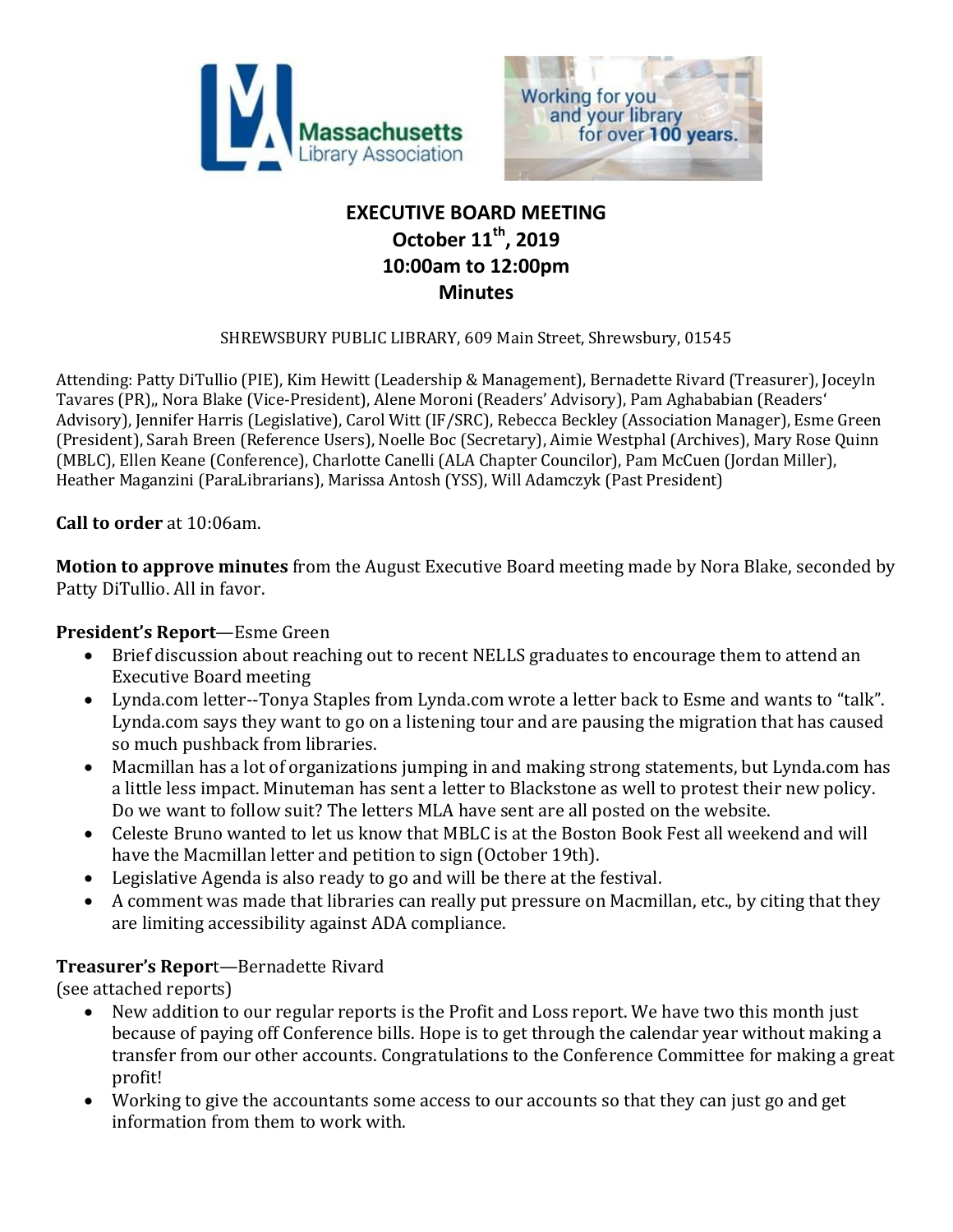- Bookkeeper idea is on hold as long as Treasurer and the Association Manager are able to stay on top of the bills and keep open communication.
- FY2021 budgets are due from sections by the end of October. Remember a zero budget means whatever you are spending, you are making back. The budget form will be sent to Bernadette and then she will send it out to the sections so that they can see what they did last year.

## **Association's Manager report**—Rebecca Beckley

- A big thank you to Bernadette as she is invaluable to us as Treasurer. Working on notifications for unpaid bills (30, 60, 90, 120 days late notices are being sent out). We did switch our credit card processor to Wild Apricot and hopefully we will see a reduction in costs.
- Process documentation sent out to committee and section chairs about getting on the website, adding events to the calendar, Gotomeeting, etc. All the section chair emails are set up.
- Working with Aimie Westphal on the archived files and Rebecca is working on moving files from Wild Apricot to Google.

### **Strategic Plan**-- Will Adamczyk and Nora Blake

- Action plan--we added a 4th year to our 3 year plan and will have a focus group meet during conference to develop it. Idea is to get the plan to go to membership in 2021 for a vote.
- Current plan we have accomplished many of its goals. We are still finishing items on the current plan and some are continuing on.
- Conference Committee noted that they will need some notice about size of room and what date it is needed as soon as possible.

### **Conference Update**—Ellen Keane

About 95 proposals have been sent in for conference. Selection will begin at the next meeting.

### **Committee Reports**

- **Public Relations**—Jocelyn Tavares. Please send any newsletter submissions to Jocelyn by the end of October from the sections. Can submit meeting dates, teaser stuff for programs, member spotlights, job changes, retirements, deaths, et cetera. Newsletter will come out around mid-November.
- **MBLC**—Mary Rose Quinn
	- o MBLC DOES have to move offices and this will happen in short order. No location is firmly decided upon yet. They have to move in June.
	- $\circ$  Legislative agenda is not officially ready, but it is all about state aid as a focus this year. 3% increase is asked for all other budget lines.
	- o Construction bond--testified before bond board and then it goes to Ways & Means. Want to move it from \$100 million to \$250 million. Basic message is that no town can afford construction without the state putting up some money as well.
	- o Google MBLC Awarehouse--everything is on there.
- **Legislative Committee**—Jennifer Harris. Setting date for Library Legislative Day. It will NOT be in March like normal; looking to do it potentially in early April. Legislative breakfasts are being planned currently.
- **ALA Chapter Councilor**—Charlotte Canelli
	- $\circ$  On October 25<sup>th</sup>, a reorganization of ALA is happening. One of the ideas is to eliminate council and there is much dissent over it. Steering Committee on Organizational Effectiveness is making the recommendations. Chapter councilors will still exist but may lose voting powers. All of the ALA membership has to vote on the changes.
	- o Someone needs to be elected into the position of councilor this coming year in May. It is a 3 year term.